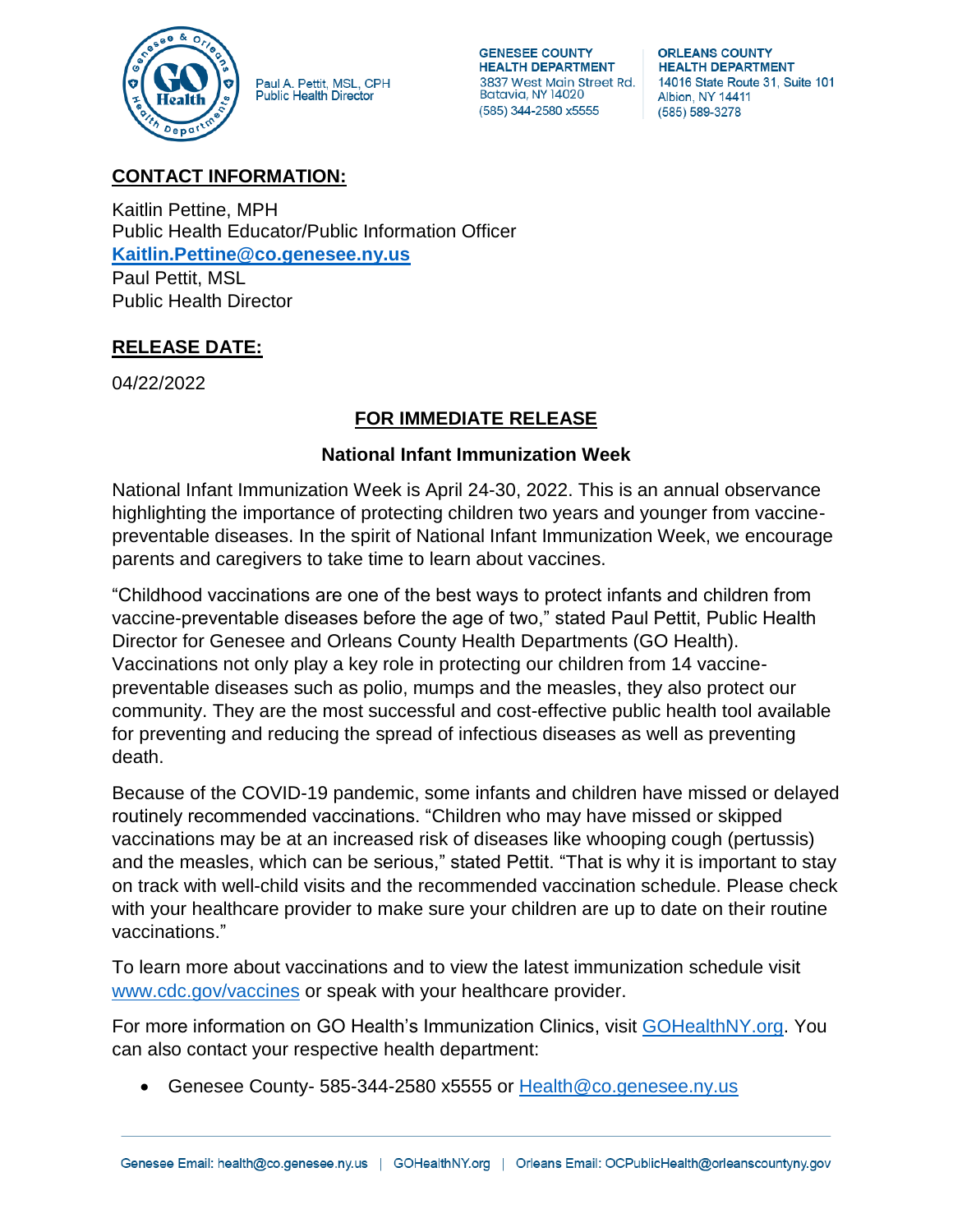• Orleans County- 585-589-3278 or [OCPublicHealth@orleanscountyny.gov](mailto:OCPublicHealth@orleanscountyny.gov)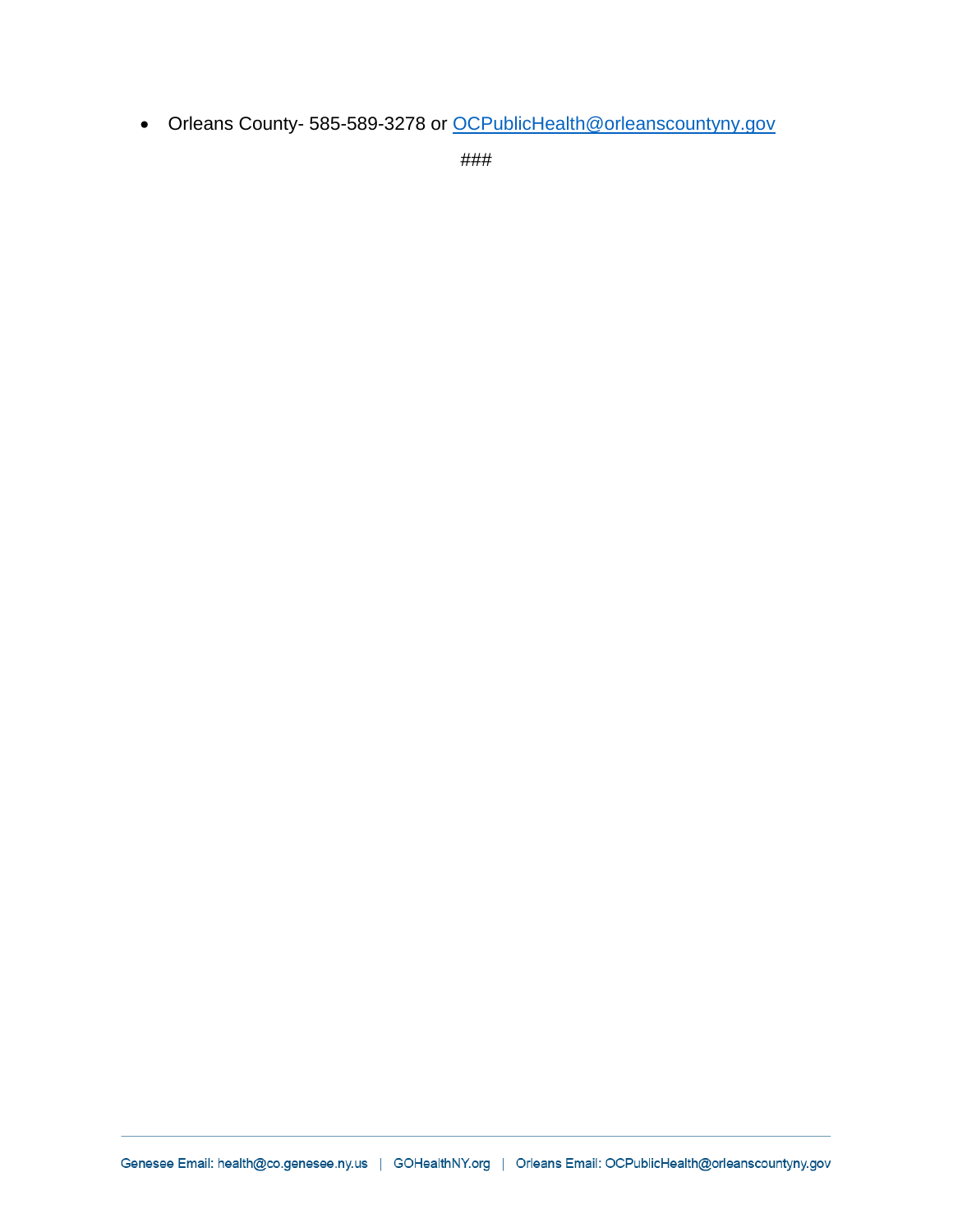Genesee Email: health@co.genesee.ny.us | GOHealthNY.org | Orleans Email: OCPublicHealth@orleanscountyny.gov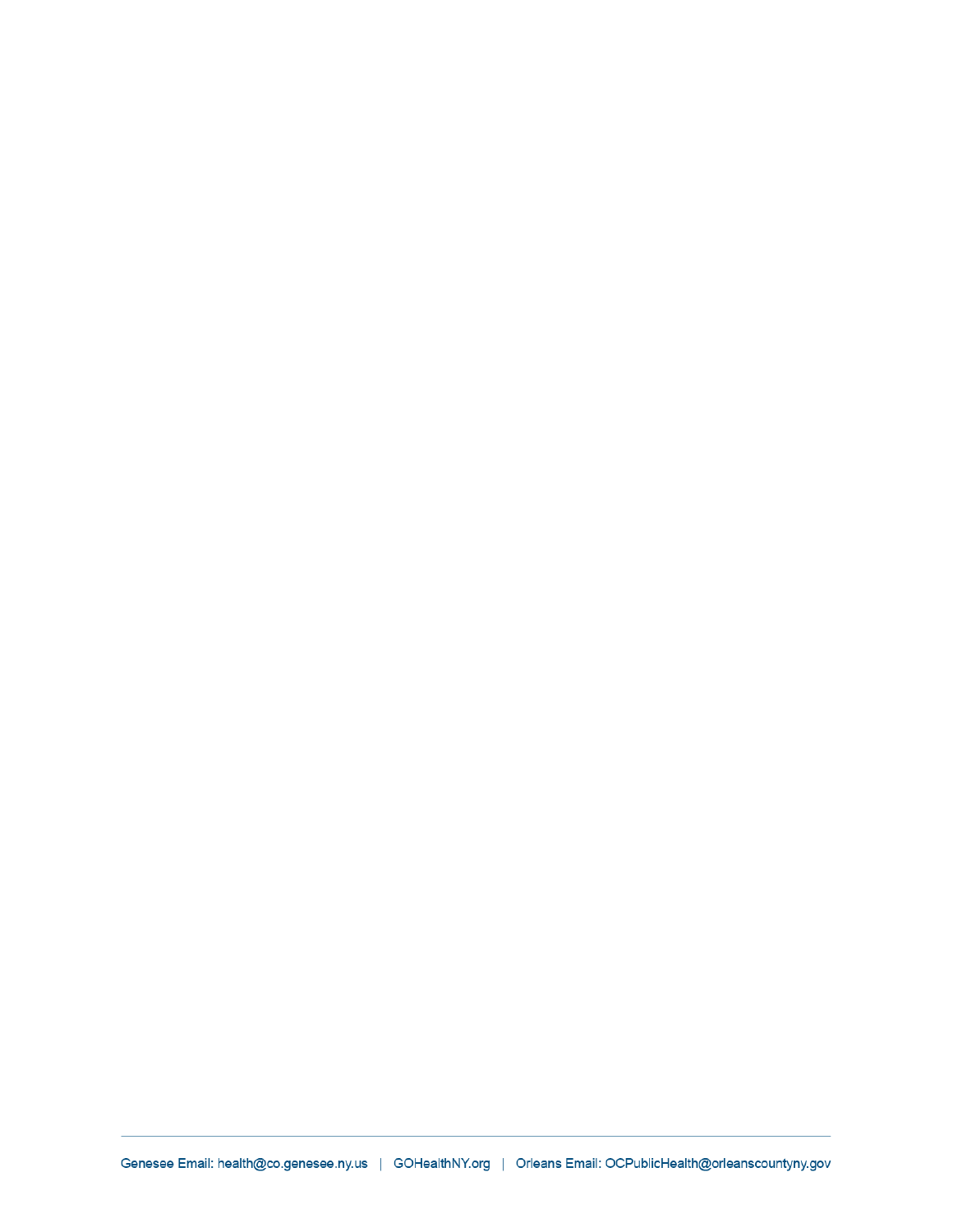Genesee Email: health@co.genesee.ny.us | GOHealthNY.org | Orleans Email: OCPublicHealth@orleanscountyny.gov